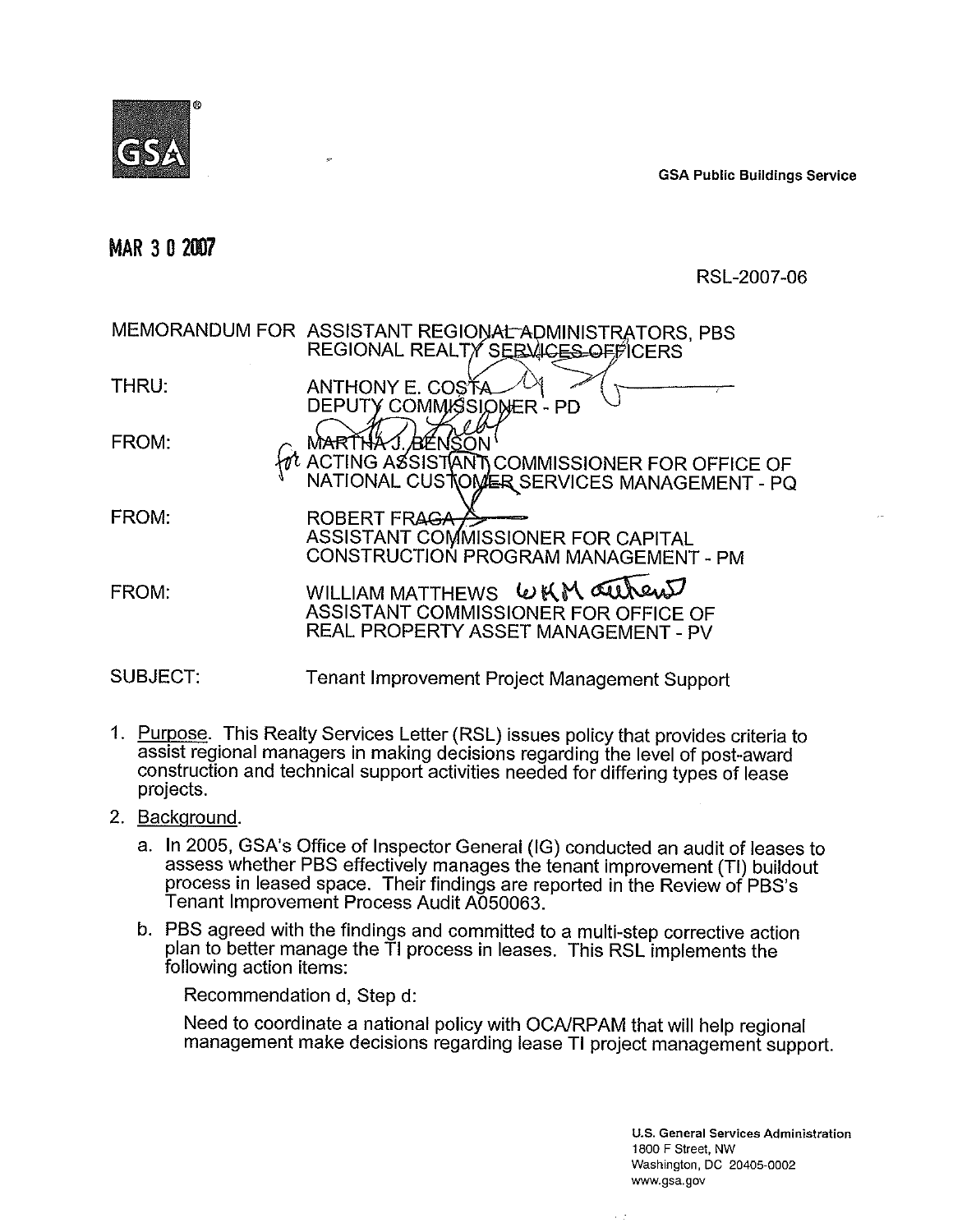The policy will contain guidelines as to issues regions need to consider when allocating resources to support the construction/project management phase of lease projects (size, complexity, availability of local GSA associates and/or IDIQ contractors, etc.)

- c. In addition to the IG audit findings, in 2006 Solutions Development conducted peer reviews of 120 leases across all regions. Of those leases reviewed, 49 percent did not contain evidence of project management activities or of technical support by qualified personnel.
- d. In many leases, the tenant improvement (TI) costs exceed the agency's TI tier allowance, and we collect an additional four percent project management fee for those excess Tls. The Ordering Officials Survey also contains comments from agencies indicating they feel they did not receive value for the fee.
- e. In addition to providing our customer agencies with the expected services for the fees they pay, we recognize that our leases are an ever-increasing portion of our inventory. By providing the appropriate level of technical support during construction of tenant improvements, we reduce the risk of customer complaints due to poor construction and building performance during the lease term. We reduce the level of effort needed to bring a lessor into compliance with the lease requirements. We increase customer satisfaction. We make our lease management responsibilities easier to perform during the term of the lease.
- Another consideration in allocating resources for technical support in delivering lease construction management is the suitability of the education and training of team members. In many cases, realty specialists by default become project managers even though they are not educated or trained in construction . management, estimating, etc. The warrant requirements for a leasing contracting officer include business courses, not construction or trade training.
- g. While some realty specialists hold the title of project manager, they more often do not have the technical expertise to ensure sufficient oversight of the lessor's construction activities. Most leases require some level of additional technical support during the TI construction phase that should be provided by someone with the pertinent training and skills. We will be working with Organizational Resources to conduct a workload assessment to determine resource and budget implications for future years' inventory changes.
- h. Many of the items in the audit are interrelated; however, certain templates represent discrete steps in the TI process. So that users can more easily identify which RSL addresses a particular subject and contains a particular template, the RSLs are being issued concurrently, and they address the following topics:

| RSL 2007-03 | Tenant Improvement Schedule and Submittals Revisions in<br>the Solicitation for Offers                                                |
|-------------|---------------------------------------------------------------------------------------------------------------------------------------|
| RSL 2007-04 | Tenant Improvement Price Negotiation Memorandum,<br>Notice to Proceed, and Supplemental Lease Agreement to<br><b>Order Excess TIs</b> |
| RSL-2007-05 | Tenant Improvement Costs/Reimbursable Work<br>Authorization Tracker and Agency Concurrence for RWA<br>Expenditure                     |
| RSL 2007-06 | Tenant Improvement Project Management Support                                                                                         |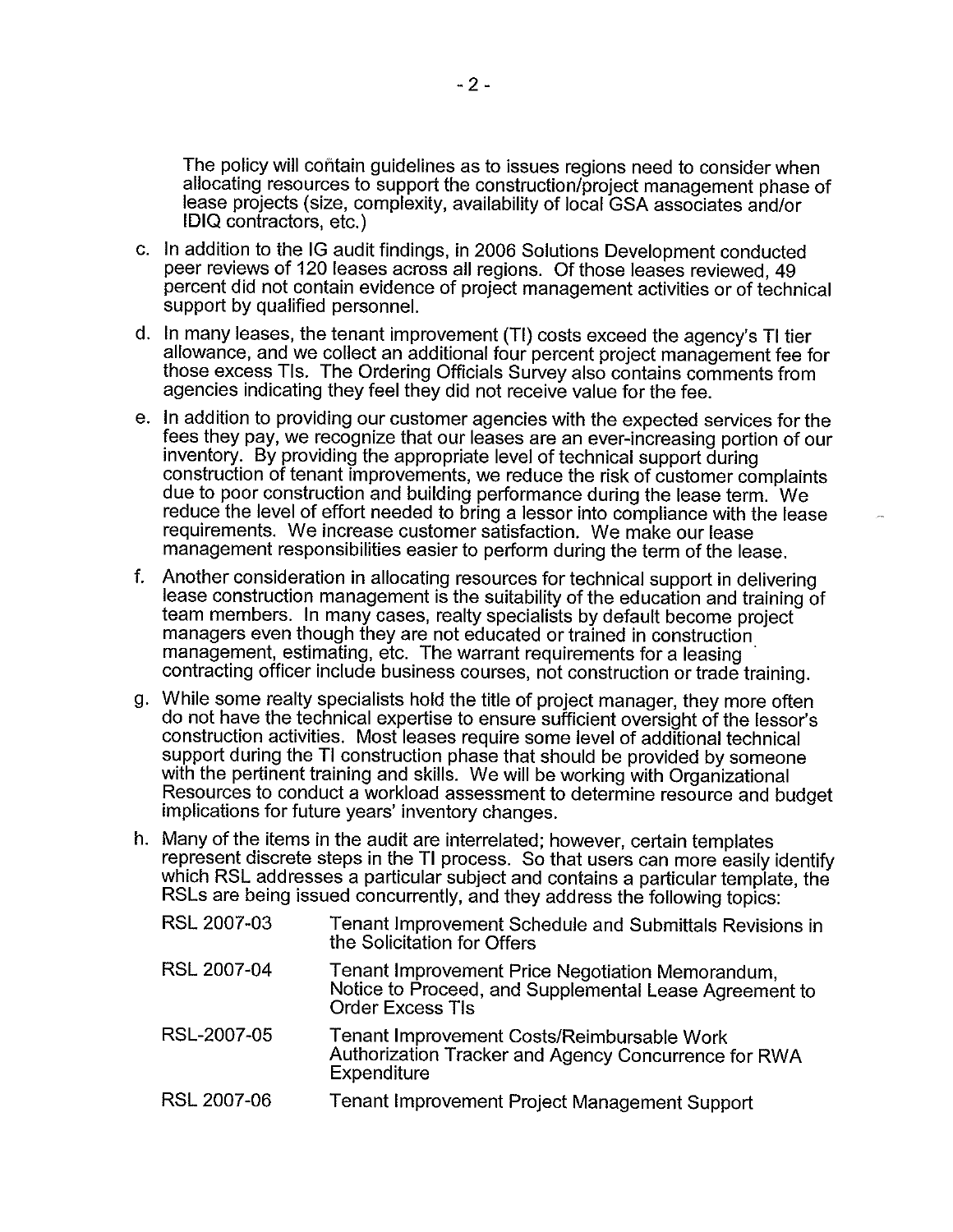- 3. Effective Date/Expiration Date. This RSL and instructions are effective March 31, 2007, and will expire 12 months from the date of issuance unless modified, cancelled, or reissued earlier.
- 4. Cancellation. None
- 5. Applicability. This RSL applies to all real property leasing activities.
- 6. Instructions/Procedures. The criteria in this RSL must be considered in all new and current lease projects for which a lease award has not yet been made by the contracting officer. See Attachment 1 for further instructions.

### **Attachments**

- Attachment 1 Criteria for Tenant Improvement Project Management Support
- Attachment 2 Project Classification Index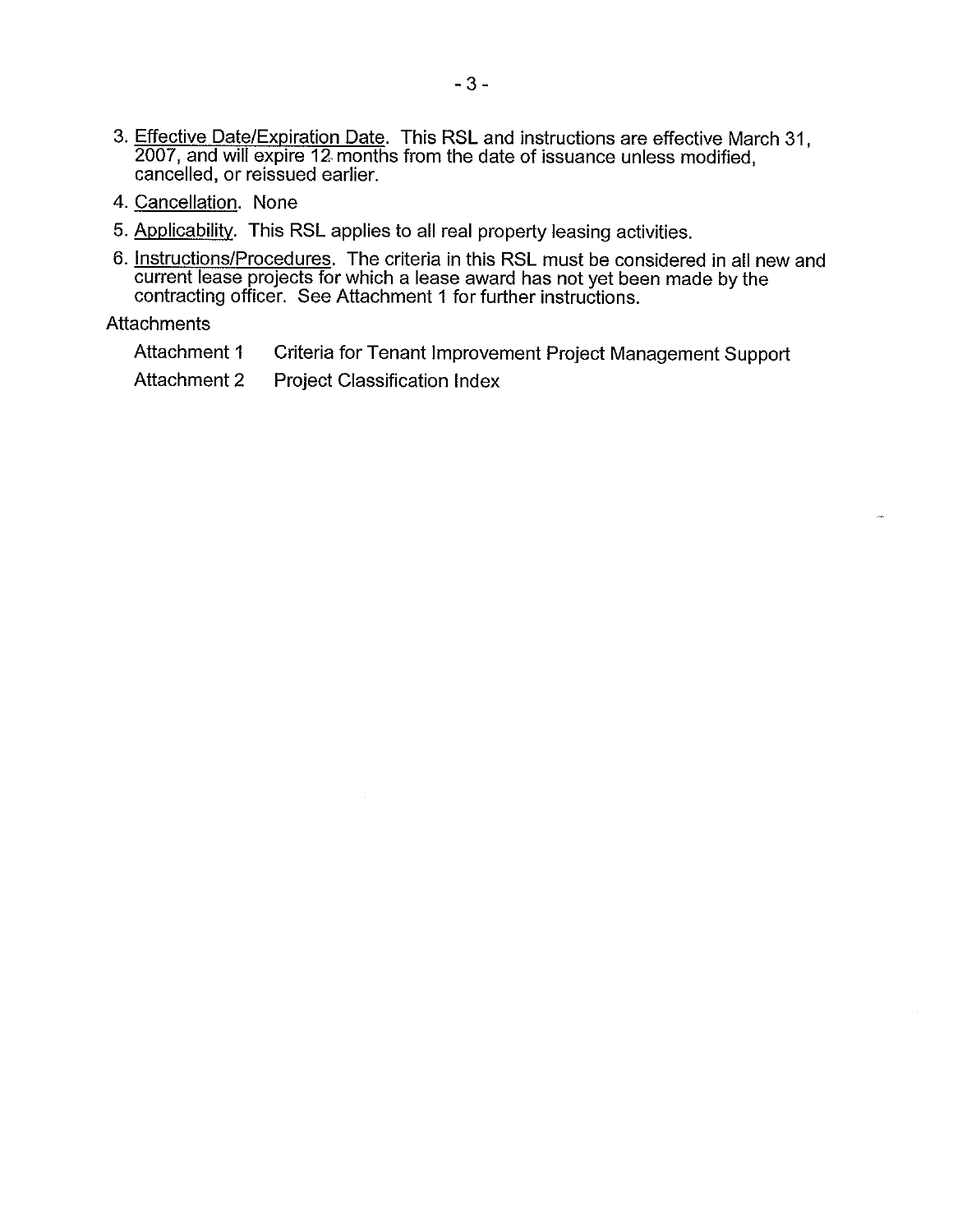Concurrences:

Official File PQ In the FQ<br>Istrohbach<br>groberts - PQC<br>wliebl - PQC<br>gdavis - LR cc:

PQC:lstrohbach: 202.208.0664:3-26-07

 $\frac{1}{27/07}$ 3 Gary Roberts (PQC)  $\overline{\mathsf{DaK}}$  $\frac{3-27-0}{\text{Date}}$ Wendy Liebl (PQC)  $\frac{3}{2}$ <br>Date  $\mathcal{O}$  $\omega$ Davis (LR) Gary  $\frac{3 - 28 - 07}{\text{Date}}$ Martha J. В ńson  $(PQ)$ Rebert Fraga (PM) aethew Williams Matthews (PV)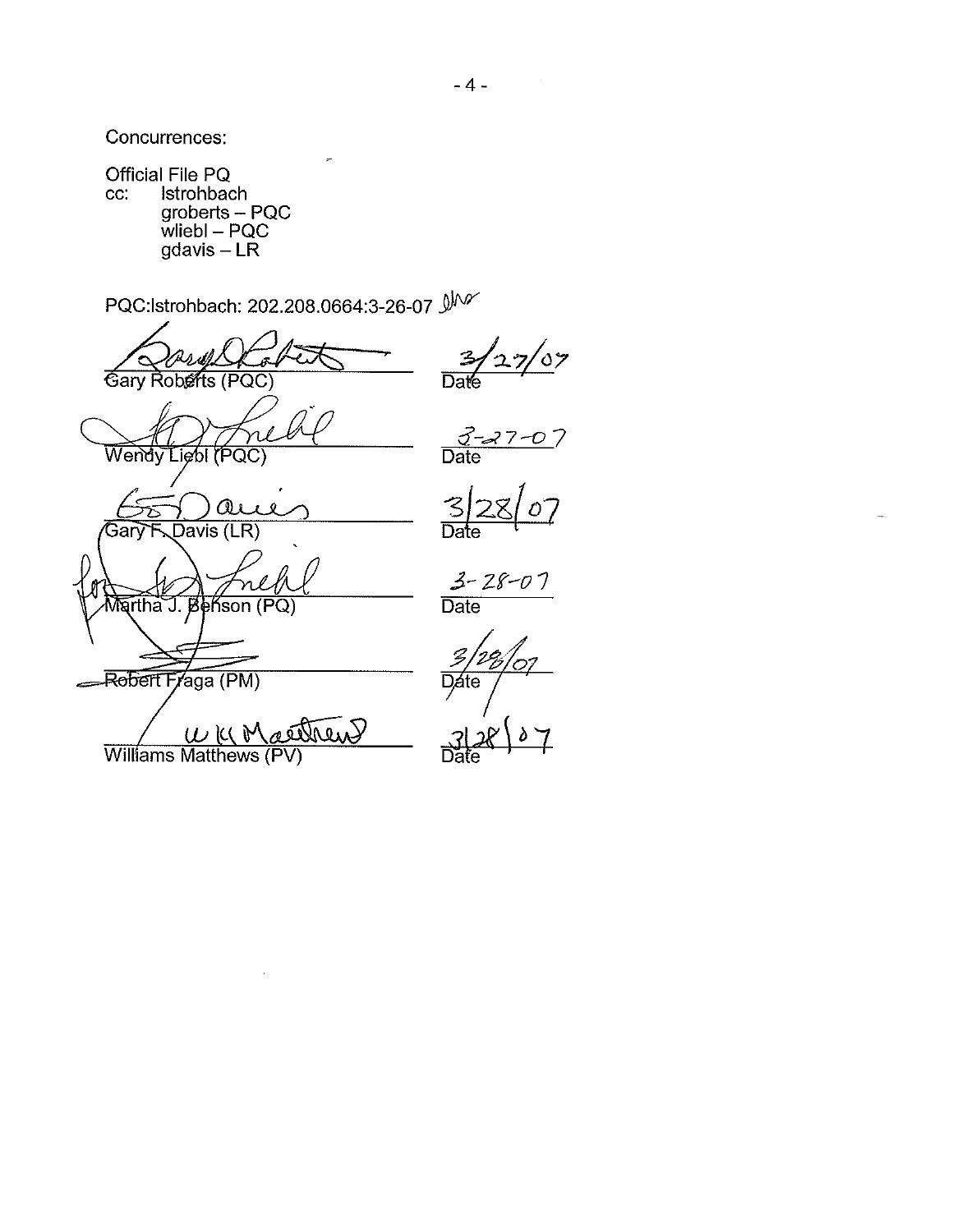members; in other instances, the project manager A/E might have that responsibility.

In broker contract acquisitions, the broker and its staff may provide postaward services in accordance with the contract.

4. Forecasting Project Support: Managers may use this tool to identify upcoming projects that may require varying degrees of project support that would be obtained through in-house resources, indefinite delivery-indefinite quantity contracts or other contract vehicles.

In addition to identifying projects and support needed, we will work with the Office of Organizational Resources and its workload model to establish parameters for the level of effort associated with various project sizes. Managers will be able to use this combination of information to substantiate budget requests to deliver the needed PM support.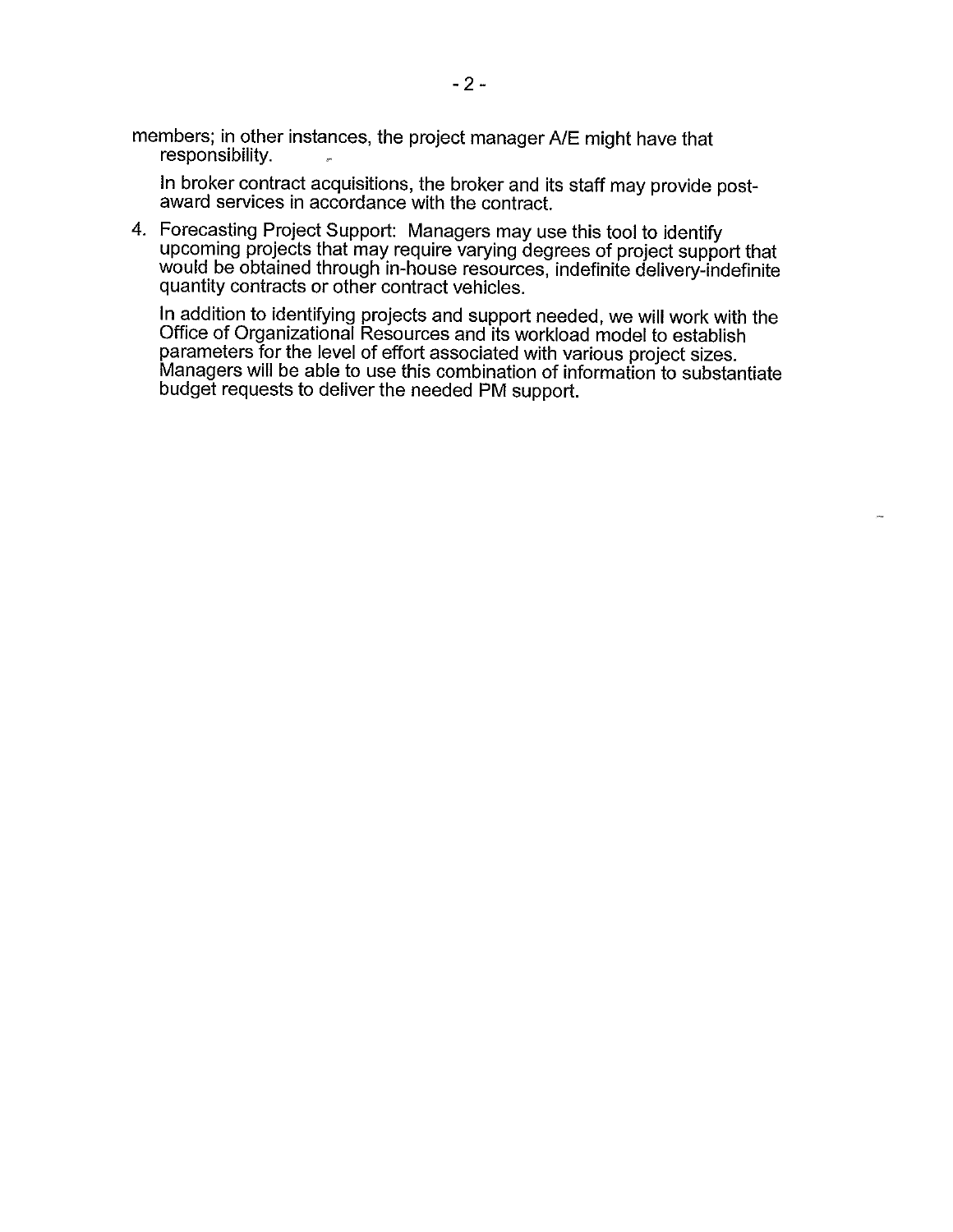| Total Points                                   |                                                                                                                                                                                                                                        |                         |                                                                                                                                                                                                                                                                                                                                                                                                                                                                                                                                                       |                                                                                                                                                                                                                                                                                                                                                                                                                                                                                                                                                                                                                                                                                                                                                        | bids) and for change orders, negotiate price proposals and prepare PNM for contracting officer review and approval, verify punch list items                                                                                                                                                                                                                                                                                                                                                                                                                                                                                                                                                  |                                                                                                                                                                                                                                                                                                                                                                                                                                                                                                                                                                                                                                                                                                                                                                                                                                                                                              |
|------------------------------------------------|----------------------------------------------------------------------------------------------------------------------------------------------------------------------------------------------------------------------------------------|-------------------------|-------------------------------------------------------------------------------------------------------------------------------------------------------------------------------------------------------------------------------------------------------------------------------------------------------------------------------------------------------------------------------------------------------------------------------------------------------------------------------------------------------------------------------------------------------|--------------------------------------------------------------------------------------------------------------------------------------------------------------------------------------------------------------------------------------------------------------------------------------------------------------------------------------------------------------------------------------------------------------------------------------------------------------------------------------------------------------------------------------------------------------------------------------------------------------------------------------------------------------------------------------------------------------------------------------------------------|----------------------------------------------------------------------------------------------------------------------------------------------------------------------------------------------------------------------------------------------------------------------------------------------------------------------------------------------------------------------------------------------------------------------------------------------------------------------------------------------------------------------------------------------------------------------------------------------------------------------------------------------------------------------------------------------|----------------------------------------------------------------------------------------------------------------------------------------------------------------------------------------------------------------------------------------------------------------------------------------------------------------------------------------------------------------------------------------------------------------------------------------------------------------------------------------------------------------------------------------------------------------------------------------------------------------------------------------------------------------------------------------------------------------------------------------------------------------------------------------------------------------------------------------------------------------------------------------------|
| ш<br>Political Sensitivity<br>$^\mathrm{+}$    | = High Overall Sensitivity<br>= High Local Sensitivity<br>= Little or no sensitivity<br>0 = Little or no sensitivity<br>1 = Moderate sensitivity<br>$\alpha$                                                                           |                         | conduct periodic construction meetings and inspections, prepare minutes of meetings and distribute to team members, perform final inspection<br>and accept space, prepare IGEs for lessor's TI proposal (if insufficient competitive bids) and for change orders, verify punch list items are<br>Coordinate life safety review, evaluate lessor's pricing to verify proper separation of shell and TI costs, conduct preconstruction meeting,<br>Minimum Construction Management Activities<br>completed. Davis Bacon interviews if new construction. |                                                                                                                                                                                                                                                                                                                                                                                                                                                                                                                                                                                                                                                                                                                                                        |                                                                                                                                                                                                                                                                                                                                                                                                                                                                                                                                                                                                                                                                                              | completed. Davis Bacon interviews if new construction. GSA in-house professional staff or construction manager as agent for GSA attends all<br>bids) and for change orders, negotiate price proposals and prepare PNM for contracting officer review and approval, verify punch list items are<br>Coordinate life safety review, review DIDs, lessor's construction drawings and submittals, evaluate lessor's pricing to verify proper separation<br>and TI costs, attend preconstruction meeting, conduct periodic construction meetings and inspections, prepare minutes of meetings<br>and distribute to team members, perform final inspection and accept space, prepare IGEs for lessor's TI proposal (if insufficient competitive<br>construction meetings and provides technical services for construction administration. Construction manager is full time assignment.<br>of shell |
| Distance from Regional<br><b>Office</b>        | $=$ >50 - 100 miles<br>$0 = 20$ miles<br>1 = >20 - 50 miles<br>$2 = -50 - 100$ miles                                                                                                                                                   |                         |                                                                                                                                                                                                                                                                                                                                                                                                                                                                                                                                                       | interviews if new construction. GSA in-house professional staff provides technical services for construction administration and advises<br>Coordinate life safety review, evaluate lessor's pricing to verify proper separation of shell and TI costs, review DIDs, lessor's construction<br>drawings and submittals, attend preconstruction meeting, conduct periodic construction meetings and inspections, prepare minutes of<br>meetings and distribute to team members, perform final inspection and accept space, prepare IGEs for lessor's Ti proposal (if insufficient<br>competitive bids) and for change orders, assist in negotiating price proposals, verify punch list items are completed. Davis Bacon<br>Contracting Officer.<br>Realty |                                                                                                                                                                                                                                                                                                                                                                                                                                                                                                                                                                                                                                                                                              |                                                                                                                                                                                                                                                                                                                                                                                                                                                                                                                                                                                                                                                                                                                                                                                                                                                                                              |
| $\ddot{\bullet}$<br>Complexity of Construction | 0 + Existing Standard Building<br>1 = Standard w/Special items<br>3 = Highly Complex Buildout<br>1+ Critical Seismic Zone<br>$2 =$ Complex Buildout<br>1+ New Construction<br>1+ Historic Building*<br>$0 =$ Basic Office<br>Plus<br>E |                         |                                                                                                                                                                                                                                                                                                                                                                                                                                                                                                                                                       |                                                                                                                                                                                                                                                                                                                                                                                                                                                                                                                                                                                                                                                                                                                                                        | are completed. Davis Bacon interviews if new construction. GSA in-house professional staff or construction manager as agent for GSA<br>Coordinate life safety review, review DIDs, lessor's construction drawings and submittals, evaluate lessor's pricing to verify proper separation<br>of shell and TI costs, attend preconstruction meeting, conduct periodic construction meetings and inspections, prepare minutes of meetings<br>and distribute to team members, perform final inspection and accept space, prepare IGEs for lessor's TI proposal (if insufficient competitive<br>attends all construction meetings and provides technical services for construction administration. |                                                                                                                                                                                                                                                                                                                                                                                                                                                                                                                                                                                                                                                                                                                                                                                                                                                                                              |
| ۰<br>Size<br>$\spadesuit$                      | $3 = 50K + 100K$ SF<br>$0 =$ Less than 10K SF<br>$2 = 20K - 50K$ SF<br>$1 = 510K - 20K SF$<br>$4 - 100K + SF$                                                                                                                          | Team Members Required** | Realty Specialist, Building Manager,<br>Agency Representative, Estimator                                                                                                                                                                                                                                                                                                                                                                                                                                                                              | Agency Representative, Estimator, GSA<br>Realty Specialist, Building Manager,<br>in-house professional staff (A/E)                                                                                                                                                                                                                                                                                                                                                                                                                                                                                                                                                                                                                                     | Agency Representative, GSA in-house<br>Realty Specialist, Building Manager,<br>professional staff (A/E) or Contract<br>Construction Manager, Fire Safety<br>Engineer                                                                                                                                                                                                                                                                                                                                                                                                                                                                                                                         | professional staff (A/E), Fire Safety<br>Engineer, Contract Construction Manager<br>Agency Representative, GSA in-house<br>Realty Specialist, Building Manager,                                                                                                                                                                                                                                                                                                                                                                                                                                                                                                                                                                                                                                                                                                                              |
| Tenant Improvement<br>ĨΫ                       | $2$ =Tier 4-5<br>1=Tier 2-3<br>$3 =$ Tier 6-7<br>$0 =$ Tier $0 - 1$                                                                                                                                                                    | Total Points from Above | $\frac{6}{1}$                                                                                                                                                                                                                                                                                                                                                                                                                                                                                                                                         | $6 - 9$                                                                                                                                                                                                                                                                                                                                                                                                                                                                                                                                                                                                                                                                                                                                                | $10 - 13$                                                                                                                                                                                                                                                                                                                                                                                                                                                                                                                                                                                                                                                                                    | 14 and over                                                                                                                                                                                                                                                                                                                                                                                                                                                                                                                                                                                                                                                                                                                                                                                                                                                                                  |
| Project                                        |                                                                                                                                                                                                                                        | Level of Effort         | LEVEL <sub>1</sub>                                                                                                                                                                                                                                                                                                                                                                                                                                                                                                                                    | LEVEL 2                                                                                                                                                                                                                                                                                                                                                                                                                                                                                                                                                                                                                                                                                                                                                | LEVEL <sub>3</sub>                                                                                                                                                                                                                                                                                                                                                                                                                                                                                                                                                                                                                                                                           | LEVEL 4                                                                                                                                                                                                                                                                                                                                                                                                                                                                                                                                                                                                                                                                                                                                                                                                                                                                                      |

"If the lease is in a building on or eligible for the Historic Register, provide a qualified preservation architect.<br>" On broker contract acquisitions, the broker and its staff may provide post-award services in accordanc

 $\frac{1}{2}$ 

GUIDELINES FOR CONSTRUCTION /PROJECT MANAGEMENT SUPPORT OF LEASE PROJECTS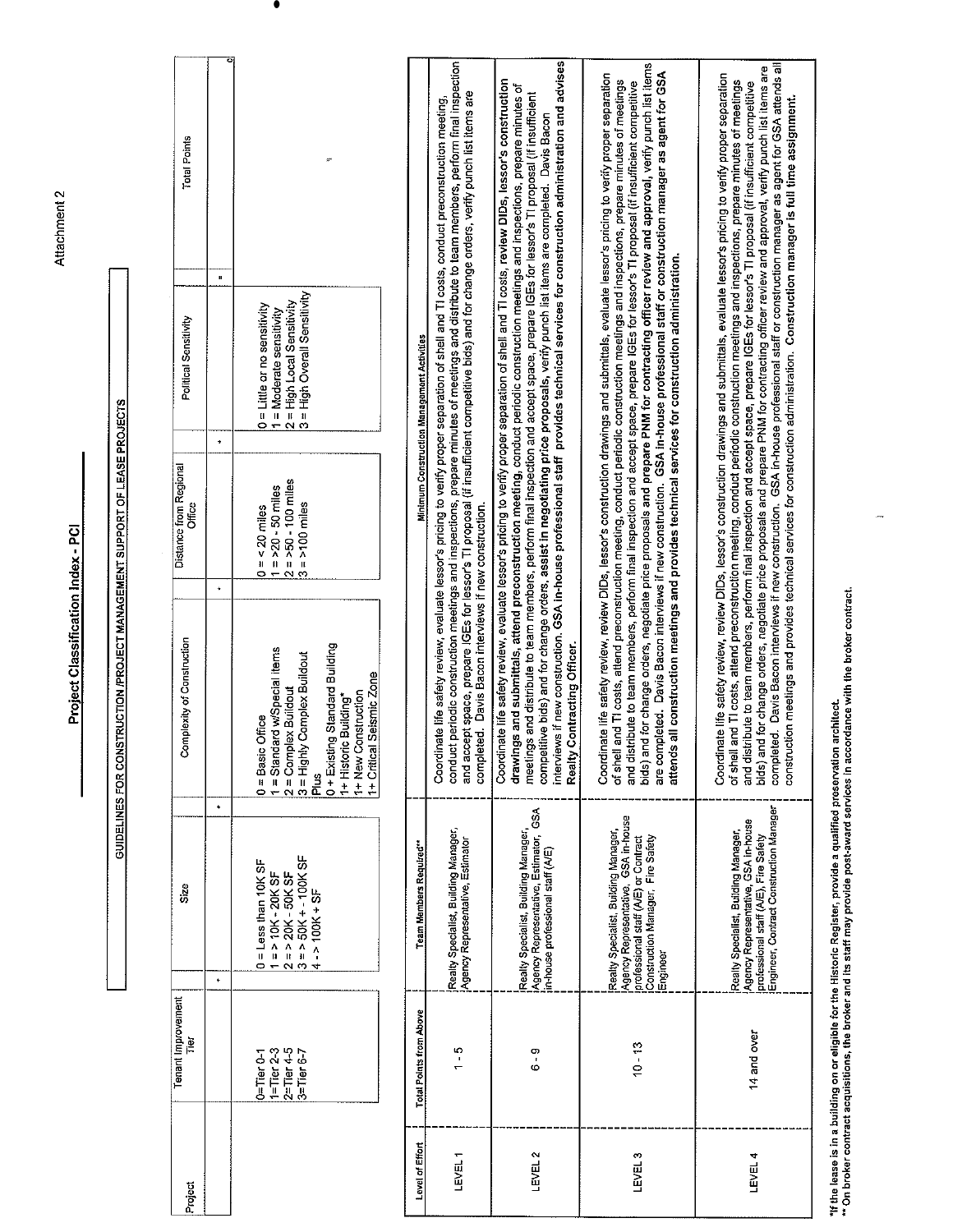Attachment 1

## **CRITERIA FOR TENANT IMPROVEMENT (TI) PROJECT MANAGEMENT SUPPORT**

- 1. Pricing Policy: PBS's pricing desk guide 3.2.10 indicates that project management of initial tenant improvements is included in the PBS fee. Since our policy is to provide these services, PBS must review the characteristics of a project and allocate appropriate resources to provide the appropriate technical and project management support.
- 2. Project Management Matrix:
	- a. A project classification index in Attachment 2 to this RSL provides a matrix to assist regional managers in making decisions regarding the level of post-award construction and technical support activities needed for differing types of lease projects.

Each column contains the weighing criteria from which to choose a number to assess a project, and then the index provides a simple summation of the weights. Use the table at the bottom of the page to help determine the types of team members needed to provide the project support and pertinent technical services. The index is based on five project attributes:

- i. TI Tier Level
- ii. Size
- iii. Complexity of Construction
- iv. Distance from Regional Office
- v. Political Sensitivity
- b. As the TI tier, project size, and complexity increase, an increasing level of technical services and project management support must be provided. The tool then factors in distance from regional office and political sensitivity.
- c. Distance from regional office was chosen for two reasons. The first is that when a project is closer to a regional office, the cost to devote resources is minimized, and it is easier for a manager to provide technical services support from any number of sources. The second is that when a project is more distant, a lessor may fall into an out-of-sight, out-of-mind mindset and begin to cut corners if he feels no one is monitoring his progress and comparing it to the lease requirements.
- d. The political sensitivity factor speaks for itself. The political pressures may come from the community, elected officials, the customer agency, etc.
- 3. Team Members: The type of technical services and names of team members required to support the project should be identified early in the project, but no later than receipt of approved design intent drawings (DIDs). For more complex or new construction projects, the responsibilities of each team member should be assigned so there is no confusion as to who performs which activities. For example, in some instances, the contracting officer may

Page 1 of 2 RSL-2007-06 Attachment 1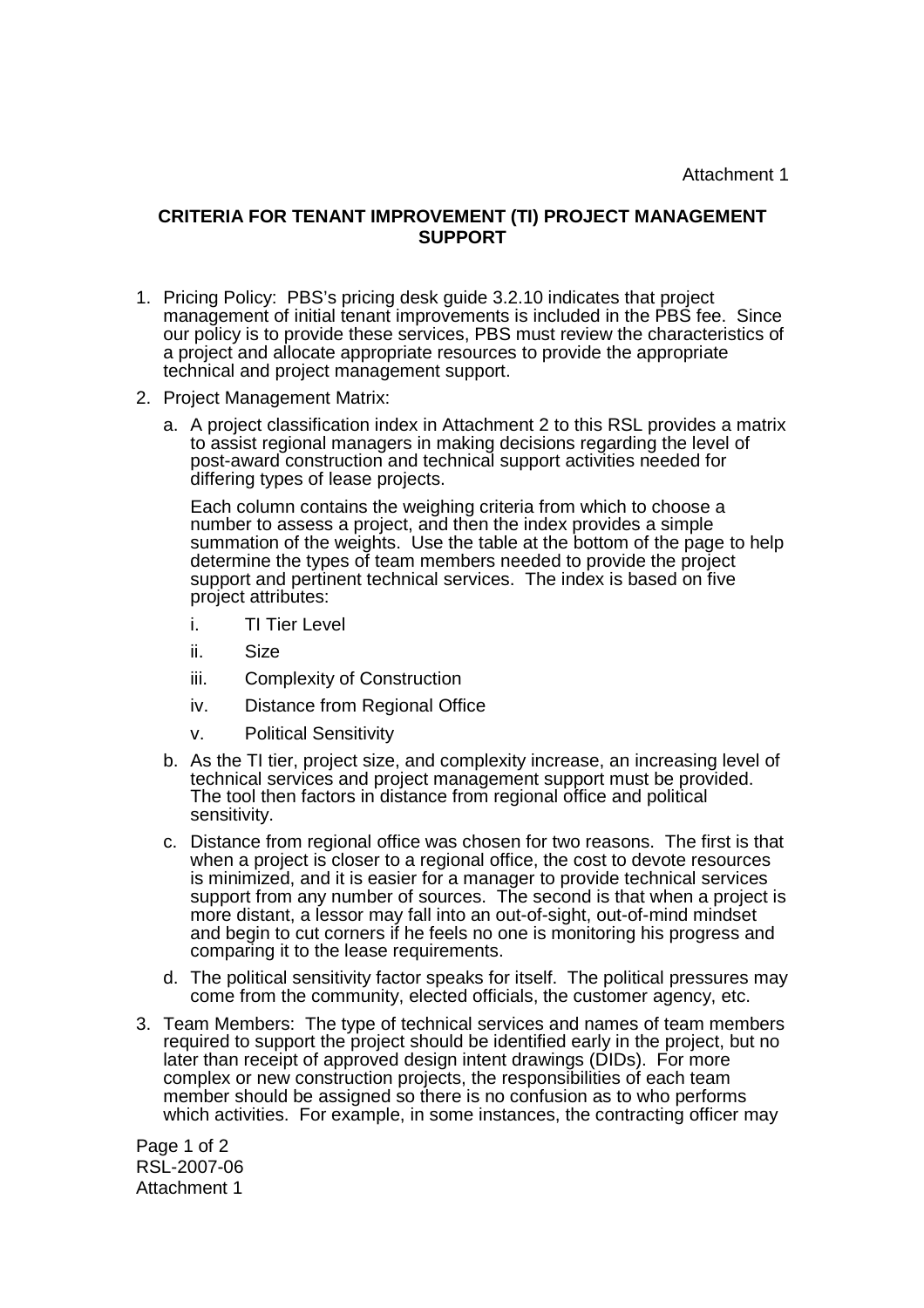prepare construction meeting minutes and distribute them to the team members; in other instances, the project manager A/E might have that responsibility.

In broker contract acquisitions, the broker and its staff may provide postaward services in accordance with the contract.

4. Forecasting Project Support: Managers may use this tool to identify upcoming projects that may require varying degrees of project support that would be obtained through in-house resources, indefinite delivery-indefinite quantity contracts or other contract vehicles.

In addition to identifying projects and support needed, we will work with the Office of Organizational Resources and its workload model to establish parameters for the level of effort associated with various project sizes. Managers will be able to use this combination of information to substantiate budget requests to deliver the needed PM support.

Page 2 of 2 RSL-2007-06 Attachment 1